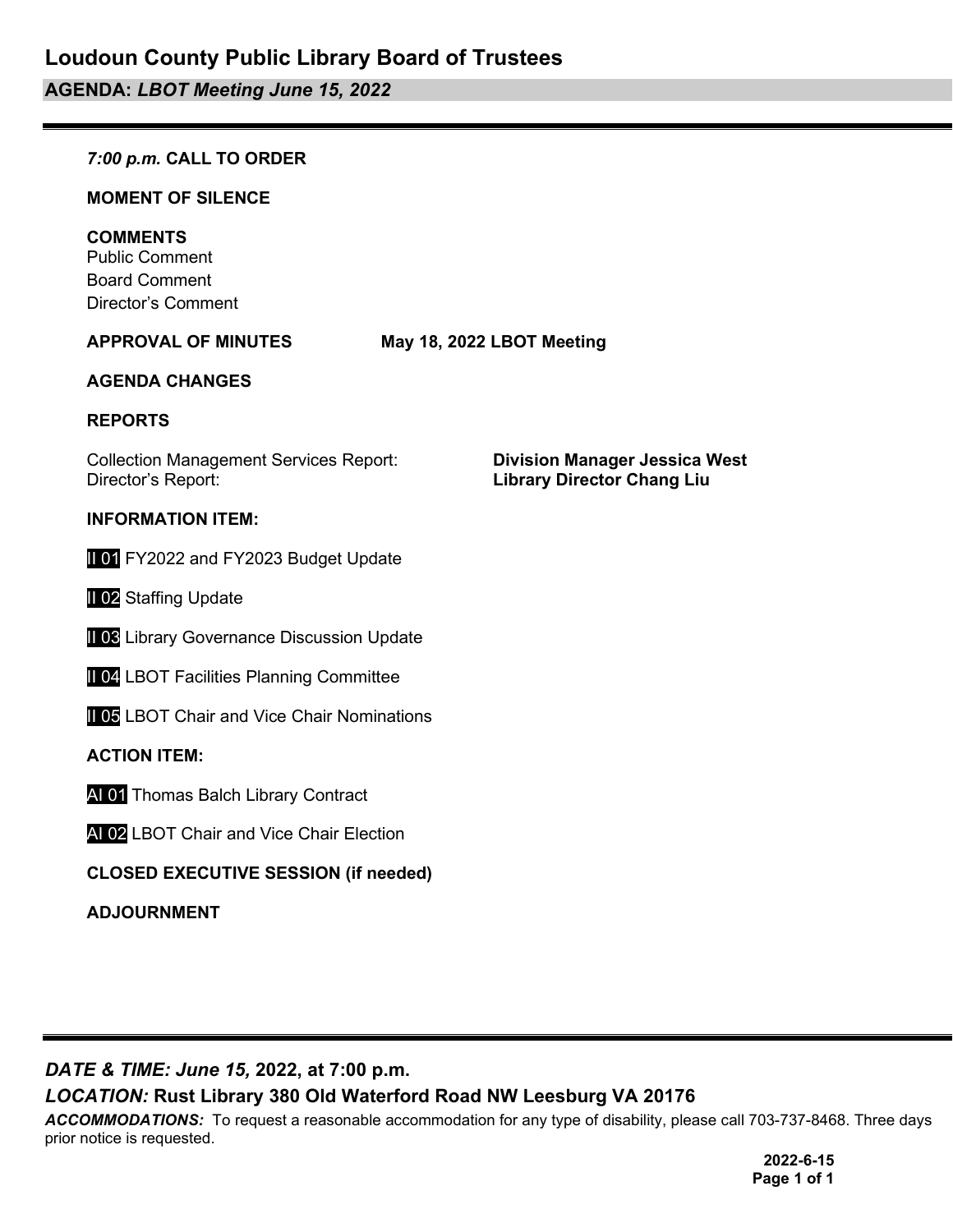#### **Loudoun County Public Library Board of Trustees Meeting Minutes** May 18, 2022

The Library Board of Trustees (LBOT) met at Rust Library on Wednesday, May 18, 2022 at 7:00 p.m. The Chair and the Secretary were present.

**Present** Christina Olorunda, Chair Walter Purnell, Vice Chair Alana Boyajian Kathleen Kuhn Priscilla Martinez (arrived after first vote) Monti Mercer Christine Newton Sara Pensgard Chang Liu, Director

**Absent** None

#### **I. CALL TO ORDER**

Chair Olorunda called the meeting to order at 7:01 p.m. and called for a moment of silence.

#### **II. PUBLIC COMMENT**

None.

#### **III. BOARD COMMENT**

Trustee Pensgard noted that she's heartened by all of the happenings in Loudoun County Public Library (LCPL) branches, from furniture and wifi updates to training opportunities and programming. She thanked staff for their efforts.

Trustee Newton remarked on the addition of curated book carousels to the Libby app and the creation of tailored book boxes for patrons and commended the promotional materials for Avengers' Night at Rust Library. She shared that the Washington Post featured a 3-page spread on book banning and that given that story, was glad that the LBOT has so recently reviewed the Collection Management Policy and Reconsideration (Challenge) Procedure and that the Policy and Procedure facilitate nuanced discussion of book classification and the freedom to read.

Trustee Boyajian recognized Deputy Director Michael Van Campen for his work updating procedures and guidelines, and complimented Children's Librarian Monica DiMuzio's video showing a day in the life of a children's librarian.

Trustee Kuhn expressed her pride in being part of the LBOT for such a remarkable, community-oriented library system, and congratulated library staff on their accomplishments. Vice Chair Purnell shared his sense of the library system coming back alive over the past few months, and his hope that the uptake in cases of Covid-19 would not cause setbacks.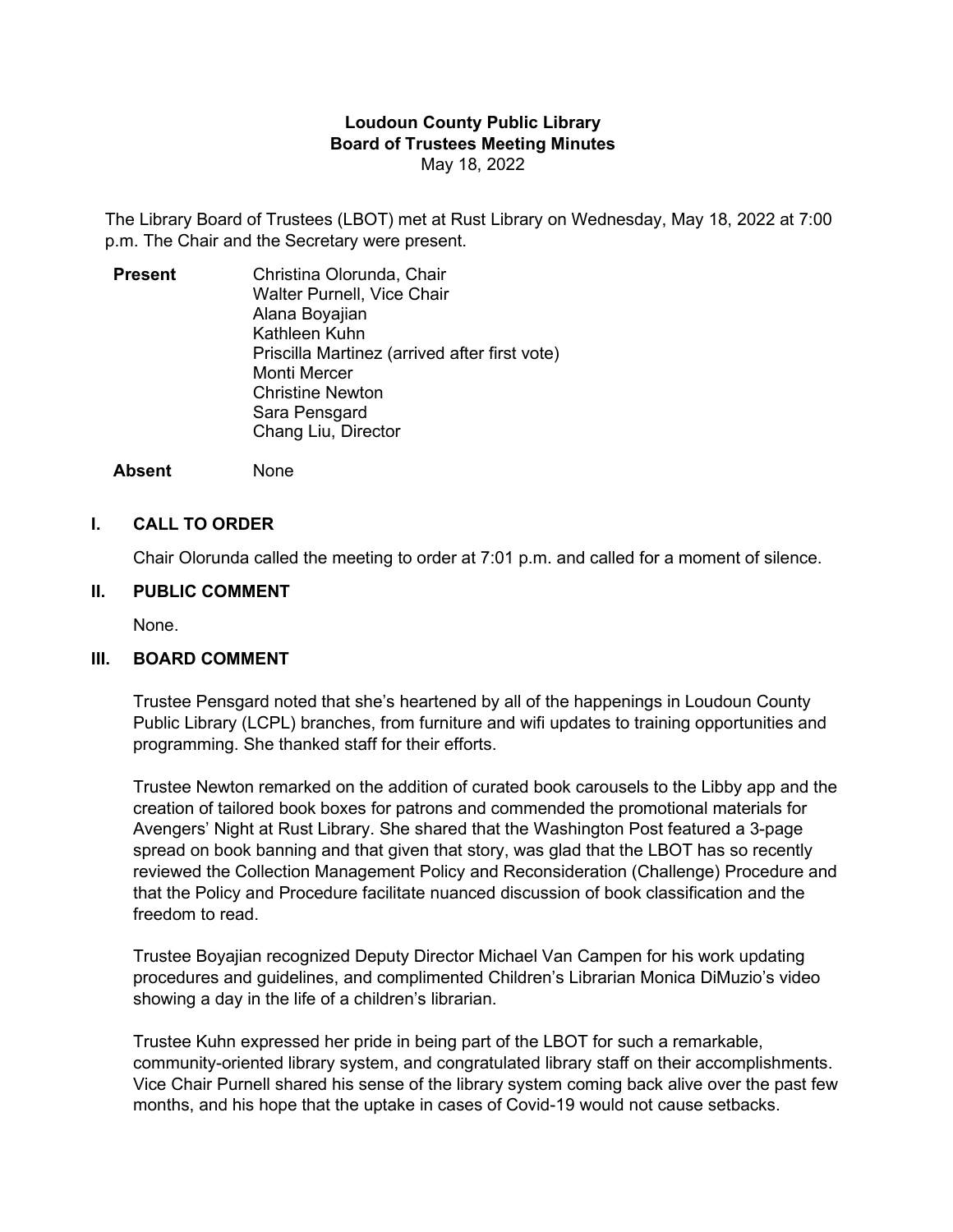Trustee Mercer thanked everyone for being present for the meeting. He highlighted the importance of mental health.

Chair Olorunda commented that a recent visit to the Princeton University Library reminded her of Loudoun's collection, aesthetics, and energy. She noted that LCPL is certainly a leader among libraries, and we will continue to move forward. She thanked staff for all of their work and noted that the updates sent to the Trustees are being read and noted, and shared with the Board of Supervisors and the broader community.

Chair Olorunda also noted that LCPL received a National Association of Counties (NACo) award and invited Division Manager of Communications, Pete O'Brien, to share information about the online learning hub and quarantine survival kit that were the subjects of the award.

#### **IV. DIRECTOR COMMENT**

Director Chang Liu thanked the Trustees for their kind words, and library staff for their wonderful work. Director Liu welcomed John F. Sherwood Jr., Assistant County Attorney and introduced Leah Bolzman, Head of Circulation at Gum Spring Library, to the LBOT.

Director Liu shared that until recently, library substitute staff did not have County email addresses, which limited our ability to communicate with them. After several years of work, all substitutes now have County email addresses, have access to Microsoft Teams and receive all-staff email communications. She thanked Division Manager of Technology Dan Bureau and his team for ensuring smooth and timely communication with substitute staff.

#### **V. AGENDA CHANGES**

None.

#### **VI. READING AND APPROVAL OF MINUTES**

Trustee Kuhn moved to approve the minutes and Trustee Boyajian seconded. Approved **7-0- 0-1 (yes/abstained/no/not present)**.

#### **VII. REPORTS**

Gum Spring Library Branch Manager Vivy Niotis and Kimber Garland Holmes, Treasurer of the Friends of Gum Spring Library presented a report on their work. The reports were received by the LBOT Secretary and placed on file.

#### **VIII. DIRECTOR'S REPORT**

Director Liu presented the Director's Report for April 2022. The report was received by the LBOT Secretary and placed on file.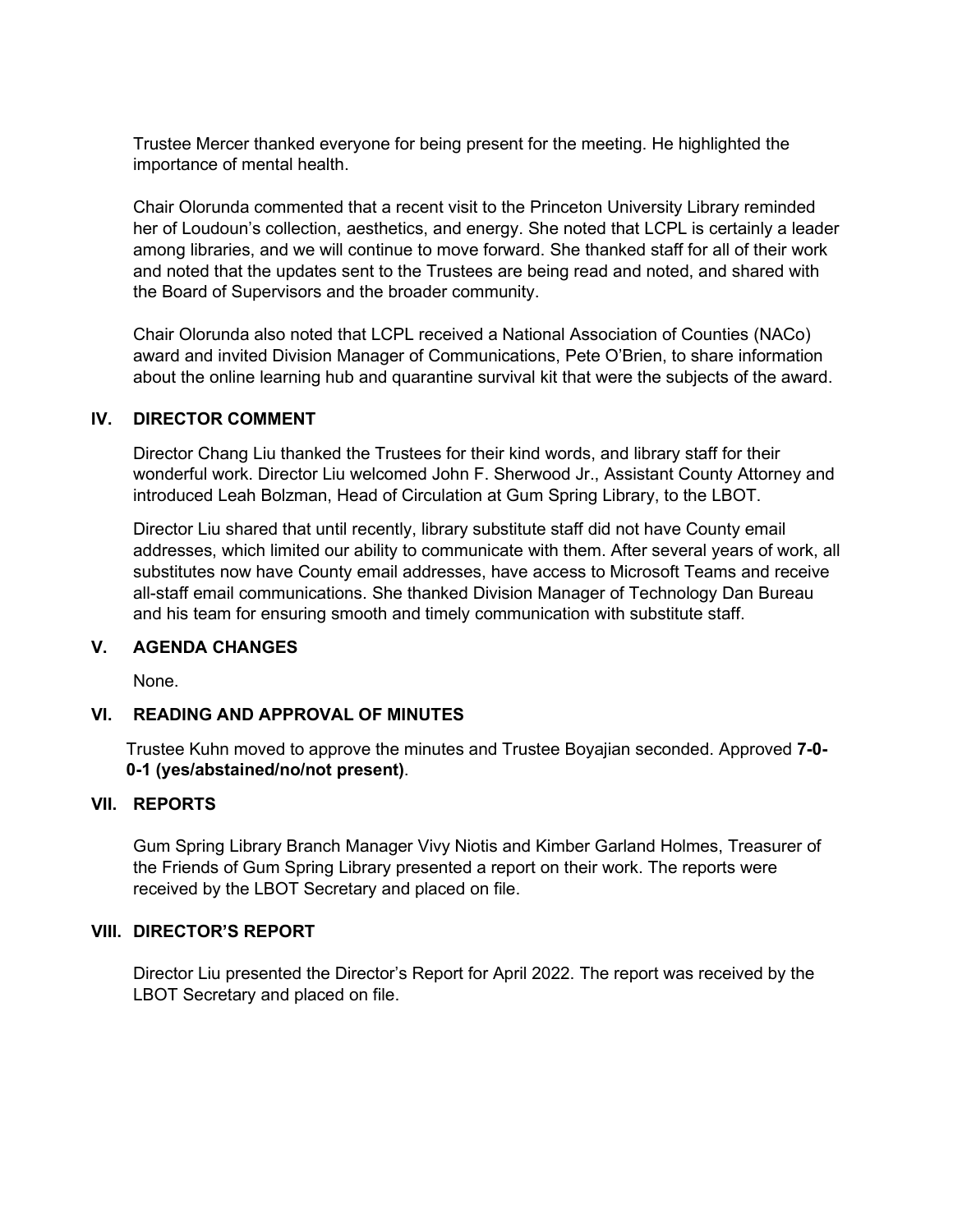#### **IX. INFORMATION ITEMS**

#### II 01 **FY2022 and FY2023 Budget Update**

Director Liu noted that now that the County's Fiscal Year is coming to an end, book ordering is slowing down and staff are working to complete any remaining large purchase orders. Director Liu also shared that the two LCPL resource requests that were approved for the FY2023 budget are moving forward: current library aides are going through training prior to taking on the new assistant roles and will receive a 10% raise over their current salary at that point, and the newly added position reporting to Finance and Budget Manager Nan Paek will be posted after it receives final approval from County Human Resources.

#### II 02 **Staffing Update**

Director Liu shared LCPL's hiring and status changes.

Director Liu also informed the LBOT that the last phase of the County's classification and compensation study regarding salary compression was just completed.

#### II 03 **Library Governance Discussion Update**

Trustee Pensgard informed the LBOT that the ad hoc committee is in the process of reviewing LBOT governing documents and completing any updates required by SB 421 which was recently passed by the Virginia General Assembly. She shared that the ad hoc committee is also examining conflict of interest and ethics statements from the County and from the American Library Association, as well as Robert's Rules of Order, to see if any provisions from these documents should also be incorporated.

#### II 04 **Thomas Balch Library Contract**

Director Liu explained that LCPL has a longstanding partnership with Thomas Balch Library, which just turned 100 years old: LCPL catalogues some of Thomas Balch Library's materials for a fee per item and provides automation support and training to Thomas Balch staff, and this contract brings in about \$2,500 per year to Loudoun County. She explained that the contract is reviewed annually by the LBOT, and that Collection Management Services staff perform work on the contract during their normal work hours with no overtime required.

Trustee Newton stated because she works for the Town of Leesburg, which owns Thomas Balch Library, she will abstain from any future votes on this contract.

#### II 05 **Chair and Vice Chair Nomination Process**

Chair Olorunda explained that the LBOT Chair and Vice-Chair terms end in June, and nominated Trustee Kuhn to serve as the nominating committee person. She asked Trustees to send all nominations for Chair and Vice Chair directly to Trustee Kuhn via email by close of business on June  $8<sup>th</sup>$ , 2022.

#### **X. ADJOURNMENT**

The public meeting was adjourned at 7:52 p.m.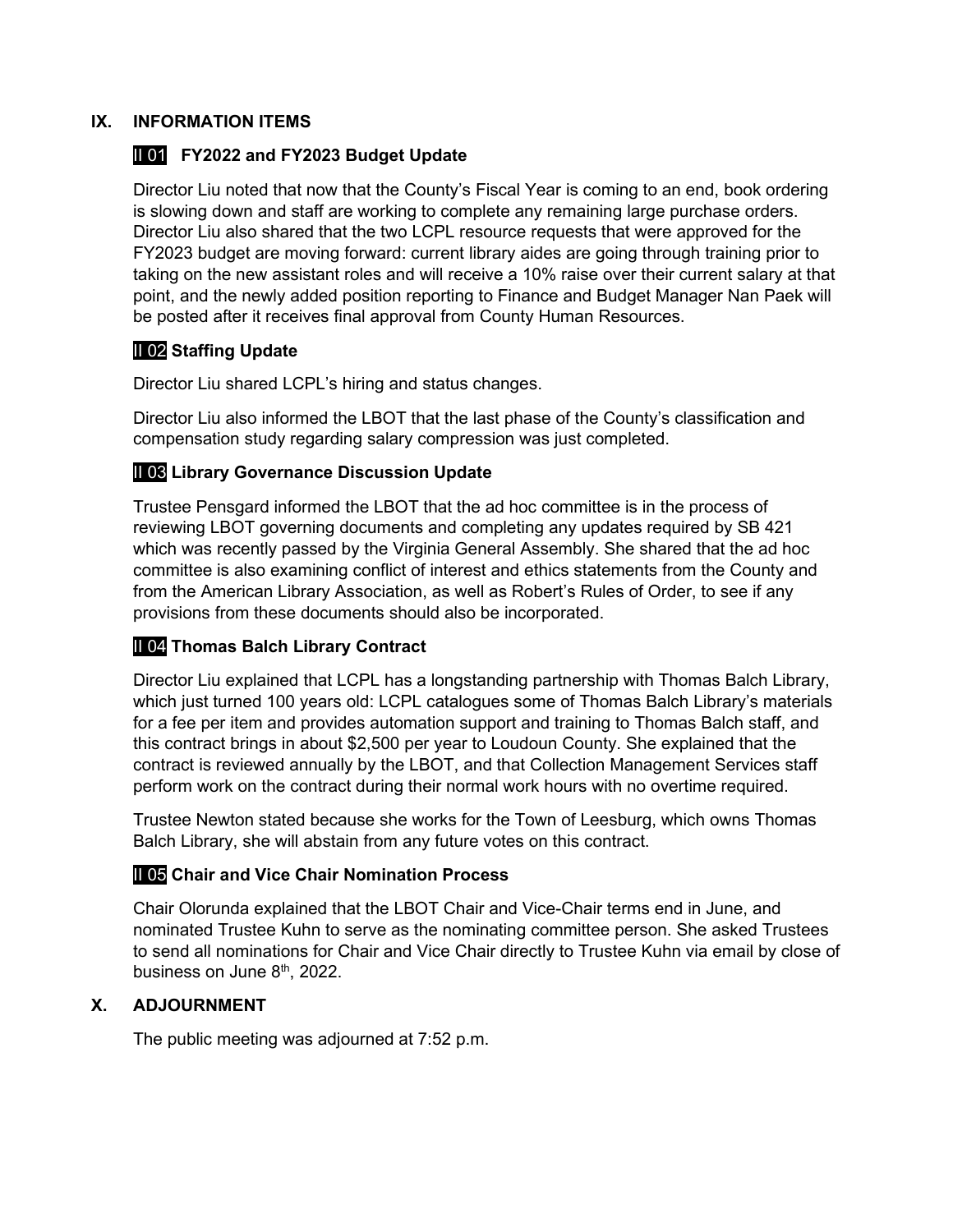#### **XI. CLOSED SESSION**

Chair Olorunda moved that the LBOT recess the public meeting and enter into Closed Session pursuant to Section 2.2-3711 (A)(1) of the Code of Virginia. The purpose of the Closed Session is to consider a personnel matter involving the performance and salary of a specific employee of the LBOT. The motion passed by a vote of **8-0-0-0 (yes/abstained/no/not present).**

Ms. Olorunda moved to adjourn the Closed Session and that the LBOT reconvene its public meeting and that the minutes of the public meeting should reflect that no formal action was taken in the Closed Session. The motion passed by a vote of **8-0-0-0 (yes/abstained/no/not present).**

Chair Olorunda then read the resolution to certify the Closed Session: Whereas, the Loudoun County Public Library Board of Trustees has this 18th day of May, 2022 convened in closed session by an affirmative recorded vote and in accordance with the provisions of the Virginia Freedom of Information Act: Now, therefore, be it resolved that the Library Board of Trustees does hereby certify that to the best of each member's knowledge, (1) only public business matters lawfully exempted from open meeting requirements under the Freedom of Information Act were discussed in the closed session to which this certification applies; and (2) only such public business matters as were identified in the motion by which the said closed session was convened were heard, discussed or considered by the Library Board of **Trustees** 

Chair Olorunda moved that the resolution certifying the Closed Session be adopted and reflected in the minutes of the public meeting. The motion passed by a vote of **8-0-0-0 (yes/abstained/no/not present).**

The meeting was adjourned shortly before 10:00 pm.

Respectfully submitted by,

Adopted by the Board in June 2022

 $\overline{\phantom{a}}$  ,  $\overline{\phantom{a}}$  ,  $\overline{\phantom{a}}$  ,  $\overline{\phantom{a}}$  ,  $\overline{\phantom{a}}$  ,  $\overline{\phantom{a}}$  ,  $\overline{\phantom{a}}$  ,  $\overline{\phantom{a}}$  ,  $\overline{\phantom{a}}$  ,  $\overline{\phantom{a}}$  ,  $\overline{\phantom{a}}$  ,  $\overline{\phantom{a}}$  ,  $\overline{\phantom{a}}$  ,  $\overline{\phantom{a}}$  ,  $\overline{\phantom{a}}$  ,  $\overline{\phantom{a}}$ 

Chang Liu

Chang Liu

Director, LCPL

 Christina Olorunda Chair, LBOT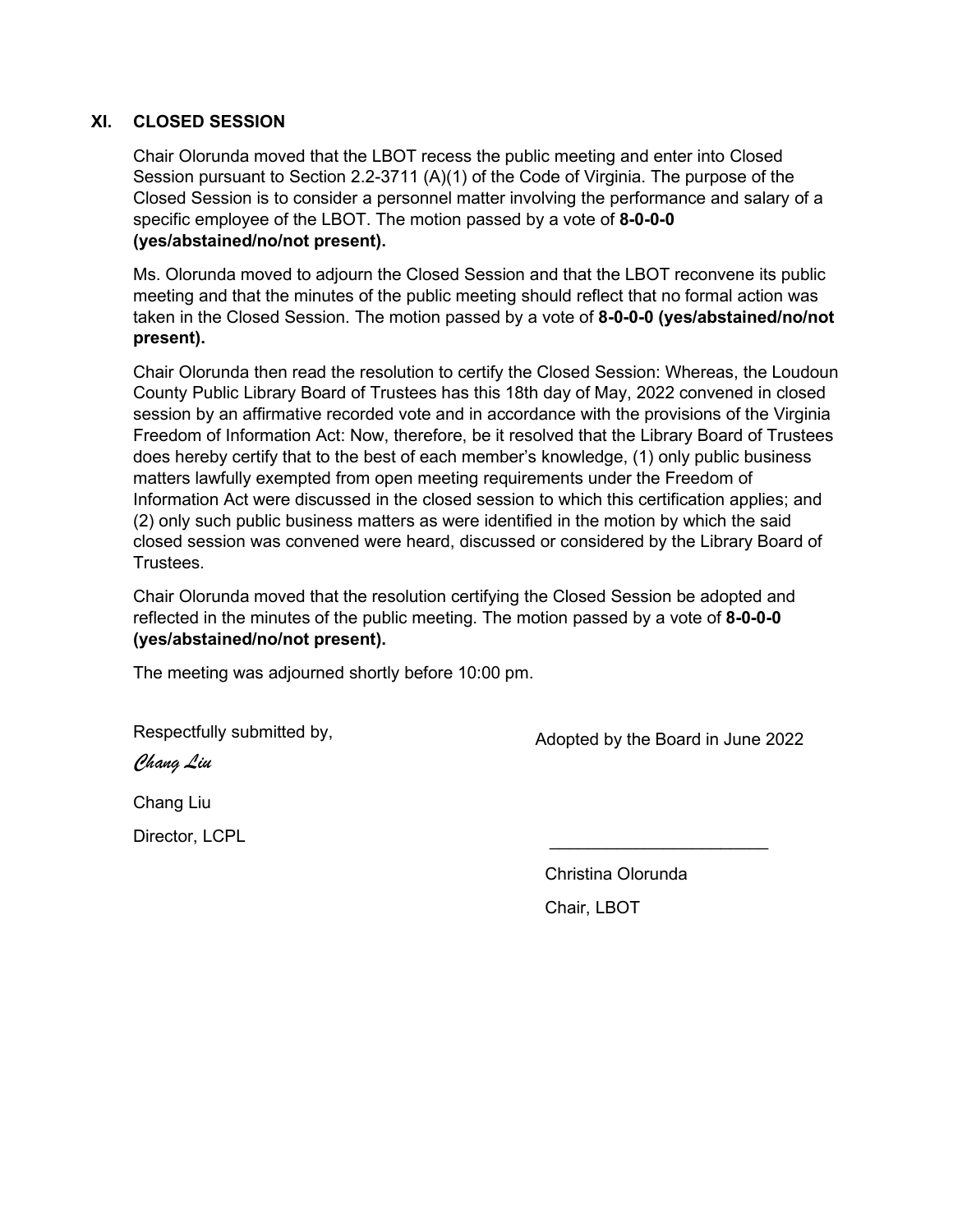#### **Loudoun County Public Library Board of Trustees INFORMATION ITEM SUMMARY: II01 FY2022 and FY2023 Budgets Update**

| <b>SUBJECT:</b>        | FY2022 and FY2023 Budgets Update                                                                                              |
|------------------------|-------------------------------------------------------------------------------------------------------------------------------|
| <b>CONTACT:</b>        | Director Chang Liu                                                                                                            |
| <b>ACTION DATE:</b>    | June 15, 2022                                                                                                                 |
| <b>RECOMMENDATION:</b> | Director Liu and Finance and Budget Manager Nan Paek<br>will provide an update on the Library's FY2022 and FY2023<br>budgets. |
| <b>BACKGROUND:</b>     |                                                                                                                               |
| <b>ISSUES:</b>         |                                                                                                                               |
| <b>FISCAL IMPACT:</b>  |                                                                                                                               |
| <b>DRAFT MOTION:</b>   |                                                                                                                               |
| <b>ATTACHMENTS:</b>    |                                                                                                                               |
| <b>NOTES:</b>          |                                                                                                                               |
| <b>ACTION TAKEN:</b>   |                                                                                                                               |

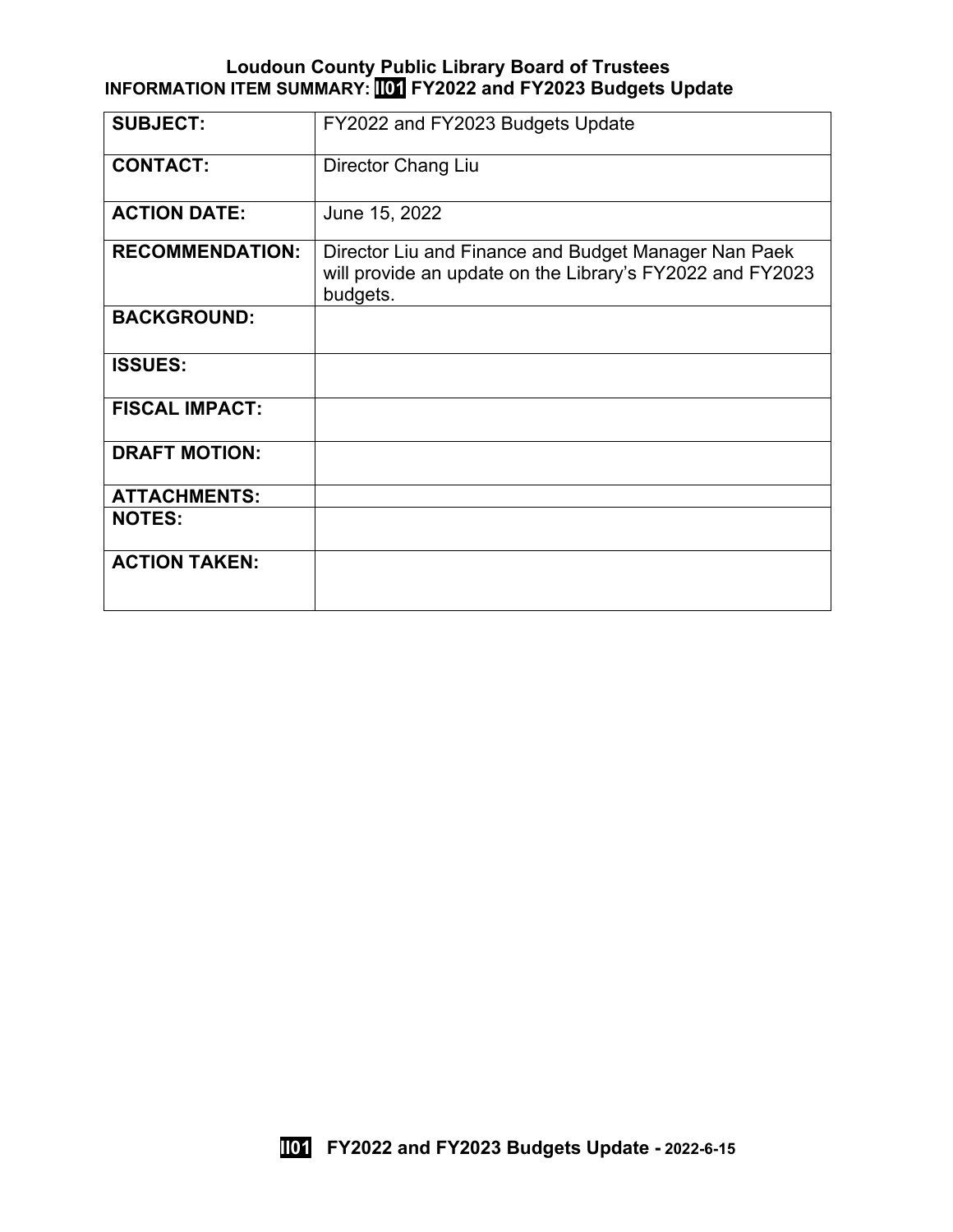# **Loudoun County Public Library Board of Trustees INFORMATION ITEM SUMMARY: II02** Staffing Update

| <b>SUBJECT:</b>        | <b>Staffing Update</b>                                                                                   |
|------------------------|----------------------------------------------------------------------------------------------------------|
| <b>CONTACT:</b>        | Director Chang Liu and HR Administrative Manager Cheryl<br>Granger                                       |
| <b>ACTION DATE:</b>    | June 15, 2022                                                                                            |
| <b>RECOMMENDATION:</b> | Director Liu and HR Admin Manager Granger will provide an<br>update on the Library's staffing situation. |
| <b>BACKGROUND:</b>     |                                                                                                          |
| <b>ISSUES:</b>         |                                                                                                          |
| <b>FISCAL IMPACT:</b>  |                                                                                                          |
| <b>DRAFT MOTION:</b>   |                                                                                                          |
| <b>ATTACHMENTS:</b>    |                                                                                                          |
| <b>NOTES:</b>          |                                                                                                          |
| <b>ACTION TAKEN:</b>   |                                                                                                          |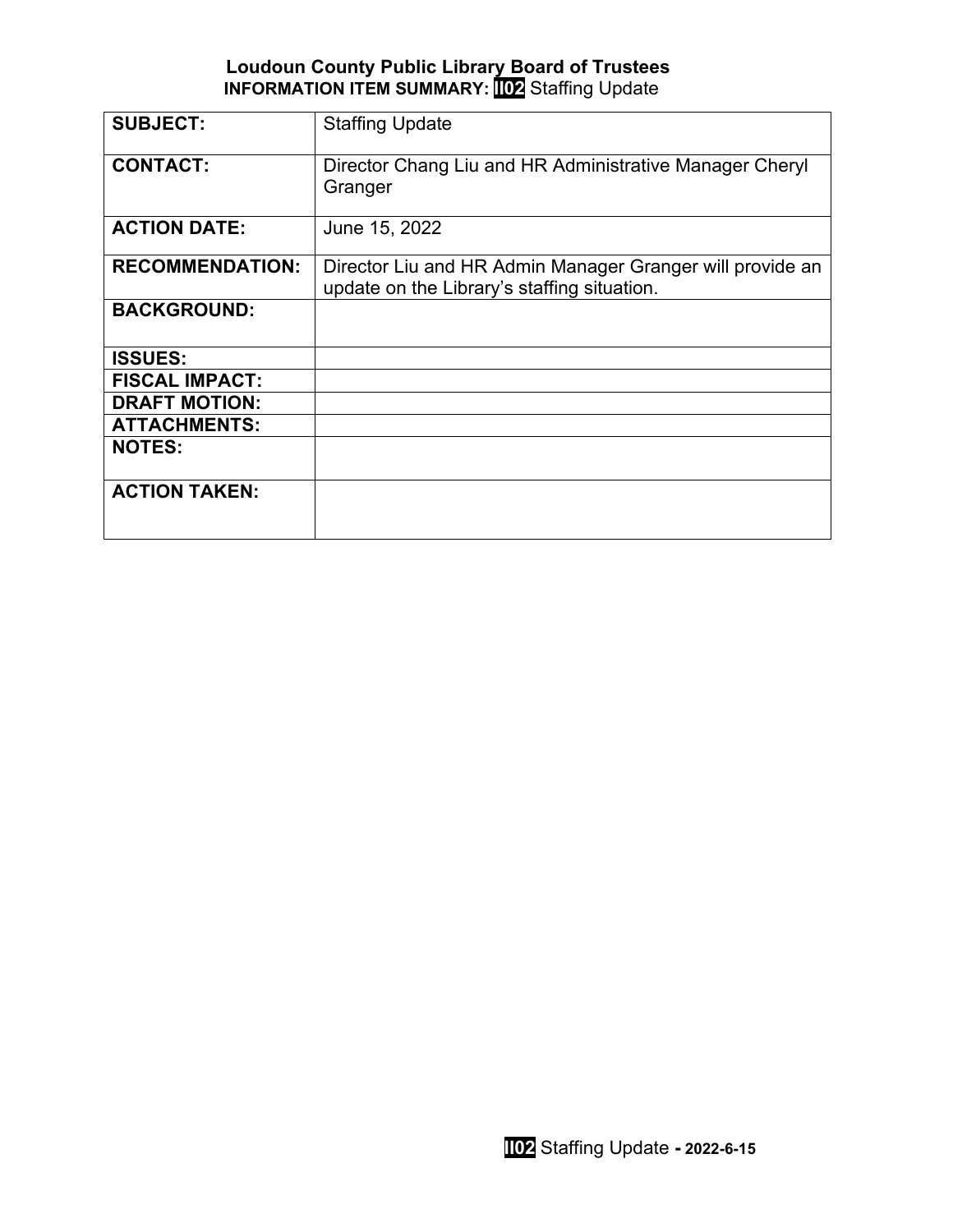#### **Loudoun County Public Library Board of Trustees INFORMATION ITEM SUMMARY: II03 Library Governance Discussion Update**

| <b>SUBJECT:</b>        | <b>Library Governance Discussion Update</b>                                                                                                                                                   |
|------------------------|-----------------------------------------------------------------------------------------------------------------------------------------------------------------------------------------------|
| <b>CONTACT:</b>        | <b>Chair Christina Olorunda and Trustees</b>                                                                                                                                                  |
| <b>ACTION DATE:</b>    | June 15, 2022                                                                                                                                                                                 |
| <b>RECOMMENDATION:</b> | The ad hoc committee on Library Governance will provide<br>an update on items they have been working on related to<br>Library Governance, such as updates to LBOT's Bylaws,<br>Policies, etc. |
| <b>BACKGROUND:</b>     |                                                                                                                                                                                               |
| <b>ISSUES:</b>         |                                                                                                                                                                                               |
| <b>FISCAL IMPACT:</b>  |                                                                                                                                                                                               |
| <b>DRAFT MOTION:</b>   |                                                                                                                                                                                               |
| <b>ATTACHMENTS:</b>    |                                                                                                                                                                                               |
| <b>NOTES:</b>          |                                                                                                                                                                                               |
| <b>ACTION TAKEN:</b>   |                                                                                                                                                                                               |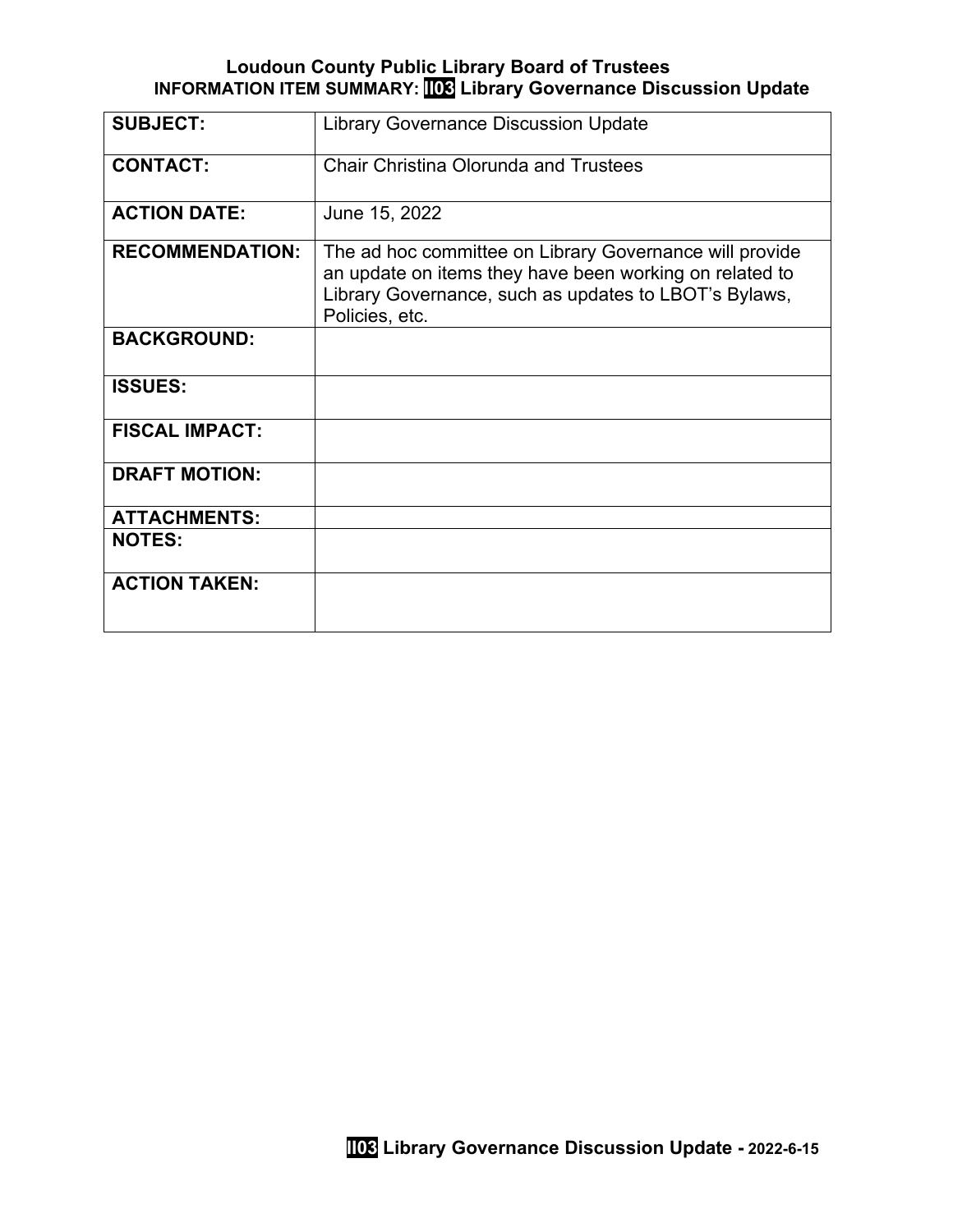# **Loudoun County Public Library Board of Trustees INFORMATION ITEM SUMMARY: II04 LBOT Facilities Planning Committee**

| <b>SUBJECT:</b>        | <b>LBOT Facilities Planning Committee</b>                                                                                                            |
|------------------------|------------------------------------------------------------------------------------------------------------------------------------------------------|
| <b>CONTACT:</b>        | Chair Christina Olorunda, Trustee Sara Pensgard, Director<br>Chang Liu, and Branch Manager Christine Thompson                                        |
| <b>ACTION DATE:</b>    | June 15, 2022                                                                                                                                        |
| <b>RECOMMENDATION:</b> | Chair Olorunda will provide an update on the Facilities<br>Planning Committee, comprised of two Trustees, Library<br>Director, and a Branch Manager. |
| <b>BACKGROUND</b>      |                                                                                                                                                      |
| <b>ISSUES:</b>         |                                                                                                                                                      |
| <b>FISCAL IMPACT:</b>  |                                                                                                                                                      |
| <b>DRAFT MOTION:</b>   |                                                                                                                                                      |
| <b>ATTACHMENTS:</b>    |                                                                                                                                                      |
| <b>NOTES:</b>          |                                                                                                                                                      |
| <b>ACTION TAKEN:</b>   |                                                                                                                                                      |

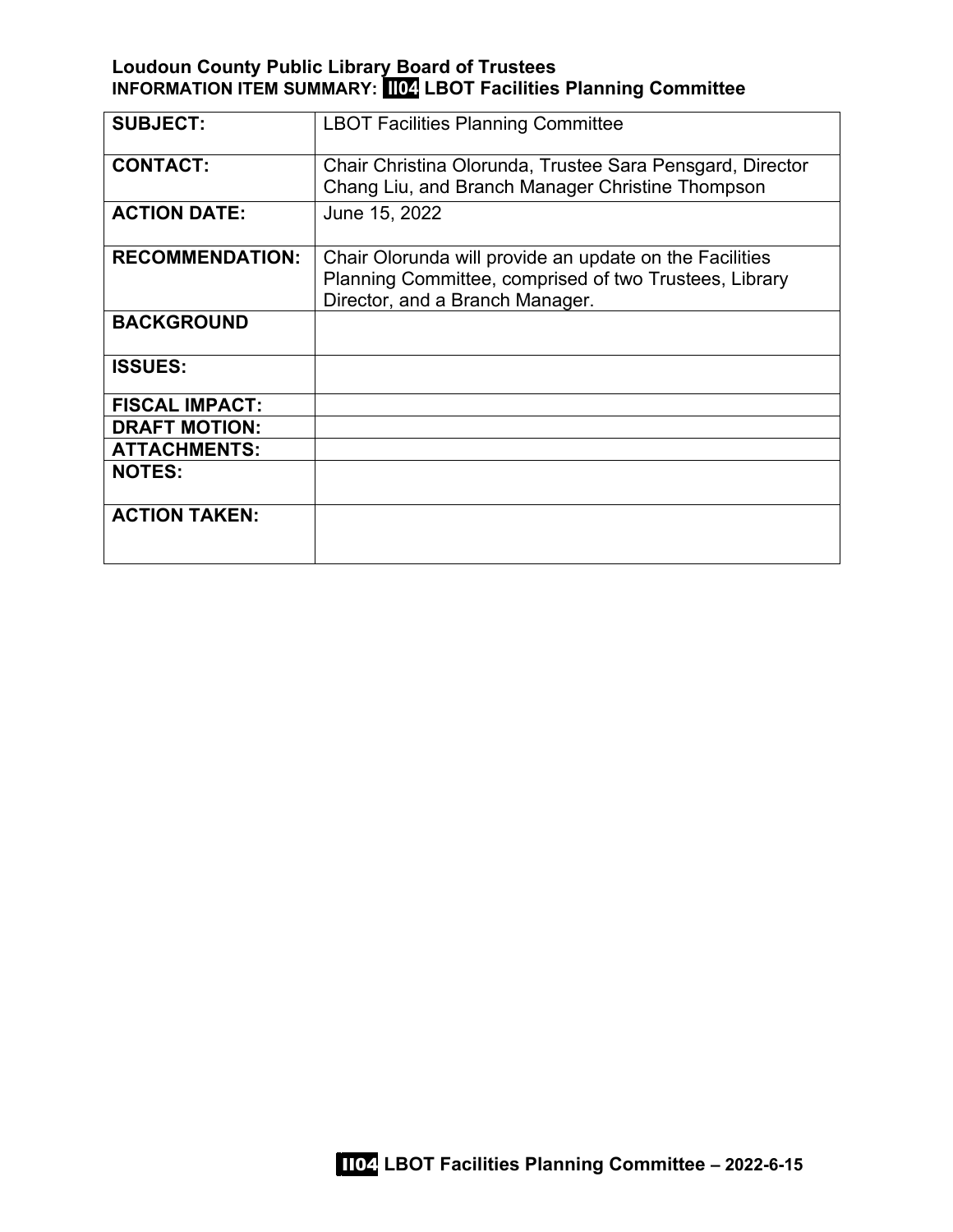### **Loudoun County Public Library Board of Trustees INFORMATION ITEM SUMMARY: II 05 Chair and Vice Chair Nomination Process**

| <b>SUBJECT:</b>        | <b>Chair and Vice Chair Nomination Process</b>                                                                                                                                                                                                                                                                                                                                                                                                                                                                                                |
|------------------------|-----------------------------------------------------------------------------------------------------------------------------------------------------------------------------------------------------------------------------------------------------------------------------------------------------------------------------------------------------------------------------------------------------------------------------------------------------------------------------------------------------------------------------------------------|
| <b>CONTACT:</b>        | <b>Trustee Kathy Kuhn</b>                                                                                                                                                                                                                                                                                                                                                                                                                                                                                                                     |
| <b>ACTION DATE:</b>    | June 15, 2022                                                                                                                                                                                                                                                                                                                                                                                                                                                                                                                                 |
| <b>RECOMMENDATION:</b> |                                                                                                                                                                                                                                                                                                                                                                                                                                                                                                                                               |
| <b>BACKGROUND:</b>     | Per LBOT Bylaws, the election of Chair and Vice Chair<br>needs to take place annually. At the May 2022 LBOT<br>meeting, Chair Olorunda appointed Trustee Kathy Kuhn to<br>serve as the Nominating Committee for next year's LBOT<br>Chair and Vice Chair positions. Ms. Kuhn will present the<br>slate of the nominees and ask for nominations from the floor<br>at the June 2022 LBOT meeting.<br>As of June 9, 2022, Ms. Kuhn has received the following<br>nominations: Trustee Olorunda for Chair; and Trustee<br>Purnell for Vice Chair. |
| <b>ISSUES:</b>         |                                                                                                                                                                                                                                                                                                                                                                                                                                                                                                                                               |
| <b>FISCAL IMPACT:</b>  |                                                                                                                                                                                                                                                                                                                                                                                                                                                                                                                                               |
| <b>DRAFT MOTION:</b>   |                                                                                                                                                                                                                                                                                                                                                                                                                                                                                                                                               |
| <b>ATTACHMENTS:</b>    |                                                                                                                                                                                                                                                                                                                                                                                                                                                                                                                                               |
| <b>NOTES:</b>          |                                                                                                                                                                                                                                                                                                                                                                                                                                                                                                                                               |
| <b>ACTION TAKEN:</b>   |                                                                                                                                                                                                                                                                                                                                                                                                                                                                                                                                               |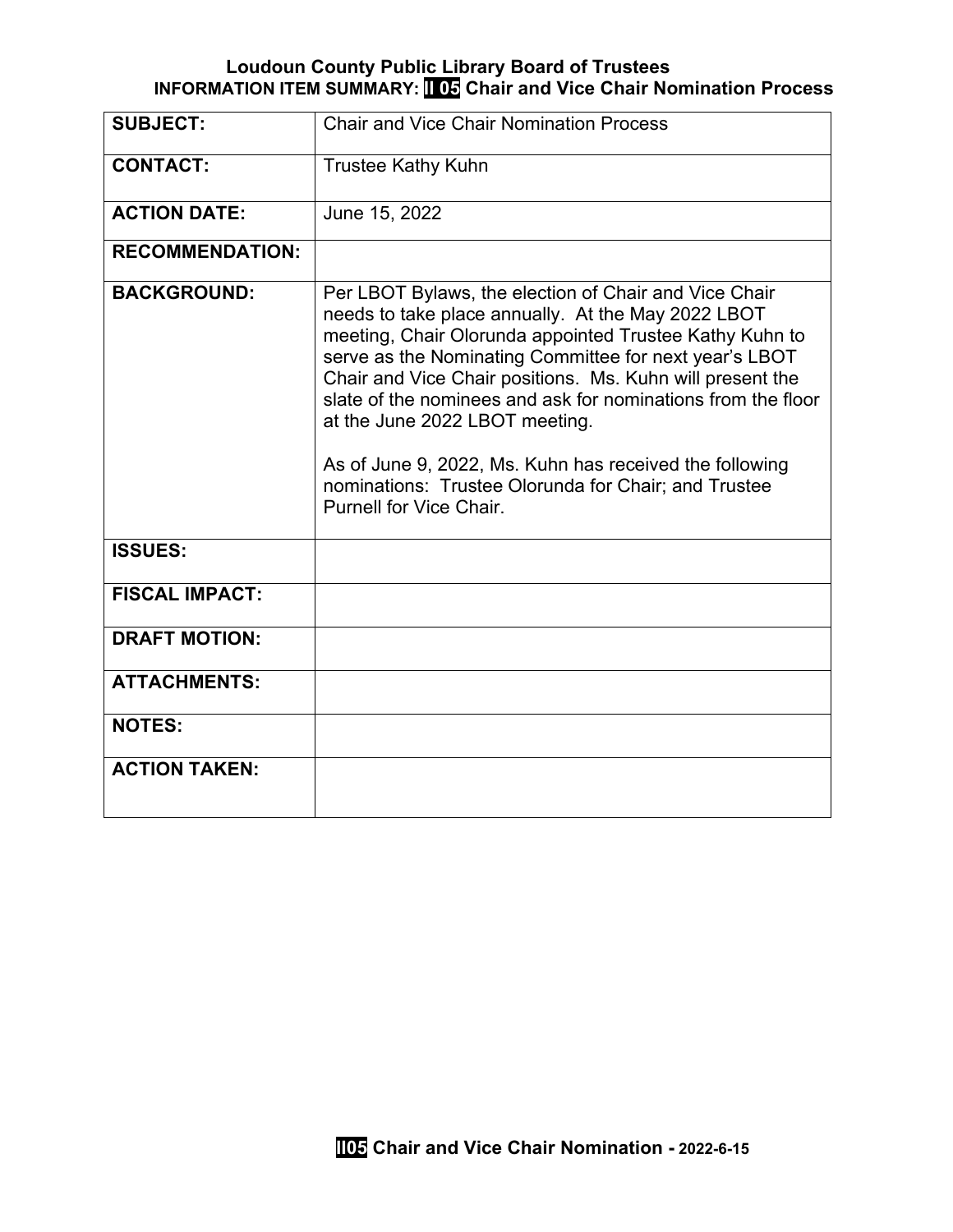# **Loudoun County Public Library Board of Trustees ACTION ITEM SUMMARY: AI01 Thomas Balch Library Contract**

| <b>SUBJECT:</b>        | <b>Thomas Balch Library Contract</b>                                                                                                                                                                                                                                                        |
|------------------------|---------------------------------------------------------------------------------------------------------------------------------------------------------------------------------------------------------------------------------------------------------------------------------------------|
| <b>CONTACT:</b>        | Director Chang Liu and Division Manager for Collection<br><b>Management Services Jessica West</b>                                                                                                                                                                                           |
| <b>ACTION DATE:</b>    | June 15, 2022                                                                                                                                                                                                                                                                               |
| <b>RECOMMENDATION:</b> |                                                                                                                                                                                                                                                                                             |
| <b>BACKGROUND</b>      | Loudoun County Public Library has a long-standing contract<br>with the Thomas Balch Library of the Town of Leesburg to<br>catalog materials for, and provide automation support to, the<br>Thomas Balch Library. This contract is annually presented to<br>the LBOT for review and renewal. |
| <b>ISSUES:</b>         |                                                                                                                                                                                                                                                                                             |
| <b>FISCAL IMPACT:</b>  | This service to the Thomas Balch Library annually brings in<br>about \$2500 to Loudoun County. The work is performed by<br>LCPL staff during their normal work time.                                                                                                                        |
| <b>DRAFT MOTION:</b>   | I move to approve the attached FY2023 Thomas Balch<br>Library Contract.                                                                                                                                                                                                                     |
| <b>ATTACHMENTS:</b>    | Draft copy of the FY2023 Thomas Balch Library Contract                                                                                                                                                                                                                                      |
| <b>NOTES:</b>          |                                                                                                                                                                                                                                                                                             |
| <b>ACTION TAKEN:</b>   |                                                                                                                                                                                                                                                                                             |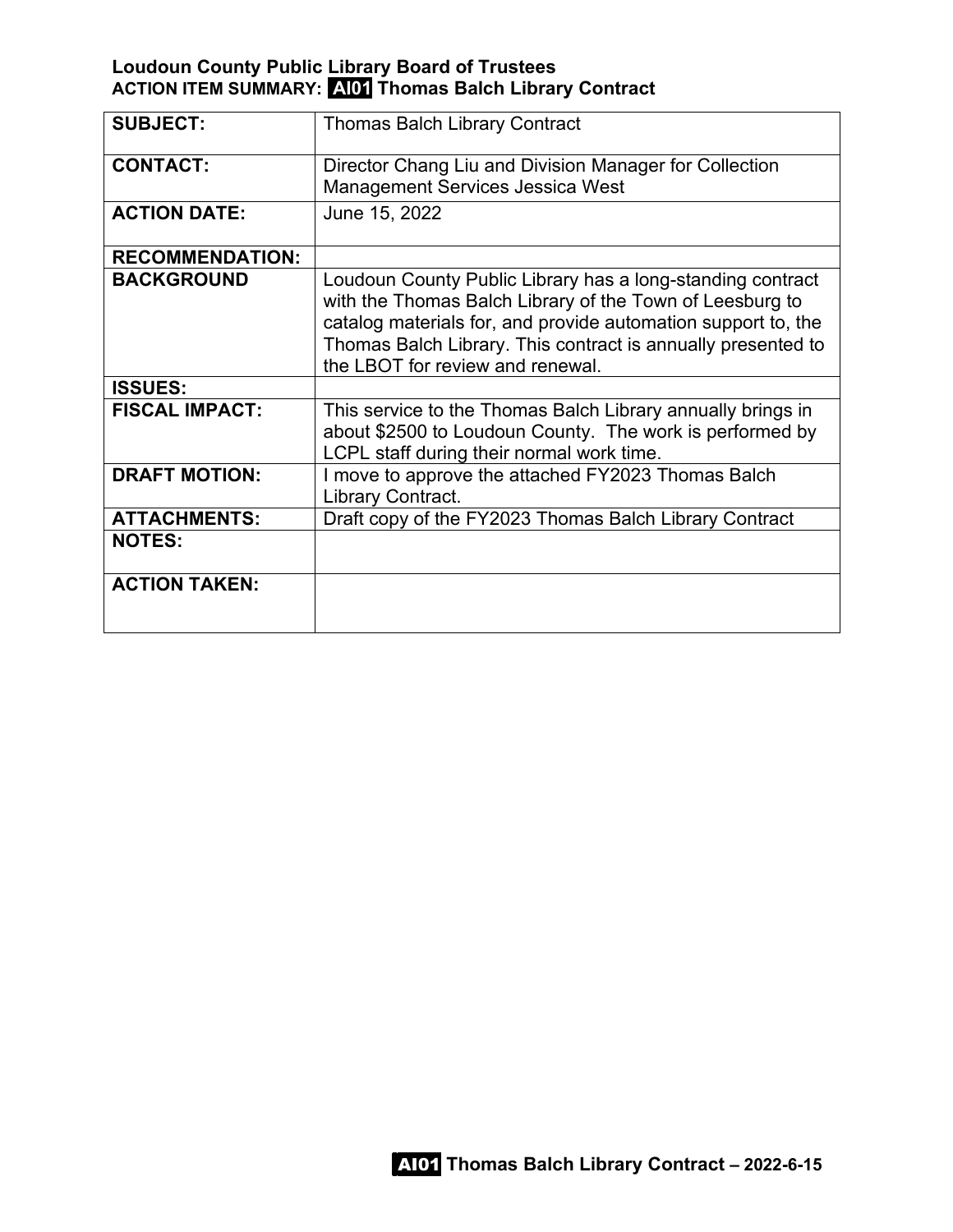

# **SERVICES PROVIDED TO TOWN OF LEESBURG TERMS OF AGREEMENT**

# **CATALOGING AND PROCESSING**

Loudoun County Public Library will catalog items, perform all data entry operations in order that items would appear on the online catalog, and physically process all items with appropriate labels and/or jackets when necessary. No ordering, receiving, or fund accounting will take place. Work will be accomplished per the following conditions:

- 1. The Public Library will catalog items received at their office, performing all data entry operations for items to appear on the online catalog. Cataloging decisions will remain consistent with Thomas Balch's current bibliographic database.
- 2. The Public Library will process items with any labels/jackets/stamps necessary.
- 3. Catalogued materials will be picked up by Thomas Balch staff. The Public Library will process newly purchased Thomas Balch materials within two months of receiving them from Thomas Balch. Gift items will be processed within three months of receipt from the donor.
- **Cost: \$10.80 per title, for those items appearing in the OCLC database; \$27.75 per title, for those items which do not appear in the OCLC database. In addition, the Town must continue its "sharing membership" to the OCLC Eastern consortium; the annual membership fee is payable directly to OCLC Eastern.**

**The Town will be billed quarterly for Cataloging and Processing services; payment is due within 30 days of invoice date.**

**Terms: This is a one-year contract renewable annually; either party may terminate the contract with 90 days written notice.**

#### **LIBRARY BOARD OF TRUSTEES**

Christina Olorunda, Chair, Ashburn District Walter Purnell, Vice Chair, Broad Run District Vacant, Algonkian District

Alana Boyajian, Blue Ridge District Sara Pensgard, Catoctin District **Monti Mercer, Dulles District** 

**Christine Newton, Leesburg District** Kathleen Kuhn, Sterling District Priscilla Martínez, At-Large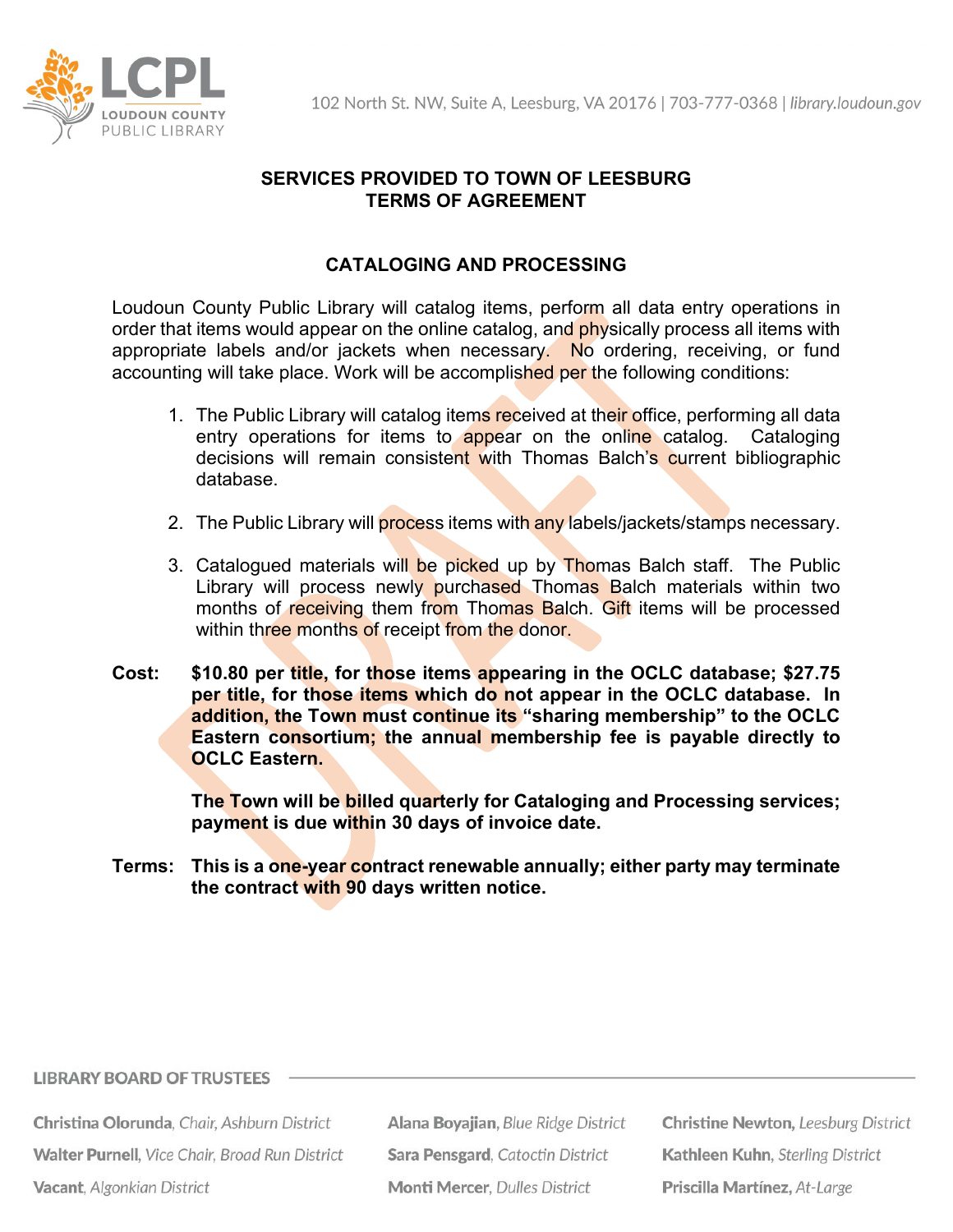

102 North St. NW, Suite A, Leesburg, VA 20176 | 703-777-0368 | library.loudoun.gov

# **SERVICES PROVIDED TO TOWN OF LEESBURG TERMS OF AGREEMENT**

# **AUTOMATION SUPPORT**

Thomas Balch Library will share the existing Integrated Library System.

In support of the system, Loudoun County Public Library agrees to:

- 1. include Thomas Balch staff in training for appropriate system modules;
- 2. invite Balch staff to monthly Automation meetings and send them minutes of those meetings;
- 3. monitor all aspects of automation processes for Thomas Balch Library; and
- 4. assist with regularly scheduled automation reports.
- **Cost: \$1,695.00 annually to be billed on July 1 of each year and payable within 30 days of invoice date.**

**This is a one-year contract renewable annually; either party may terminate the contract with 90 days written notice. Contract Period: From July 1, 2022 to June 30, 2023.**

| Christina Olorunda, Chair | Date |
|---------------------------|------|
| Library Board of Trustees |      |

\_\_\_\_\_\_\_\_\_\_\_\_\_\_\_\_\_\_\_\_\_\_\_\_\_\_\_\_\_\_\_\_\_\_\_\_\_\_ Kaj H. Dentler, Town Manager Date Town of Leesburg

Tim Hemstreet, County Administrator Date Loudoun County

\_\_\_\_\_\_\_\_\_\_\_\_\_\_\_\_\_\_\_\_\_\_\_\_\_\_\_\_\_\_\_\_\_\_\_\_\_\_

### **LIBRARY BOARD OF TRUSTEES**

Christina Olorunda, Chair, Ashburn District Walter Purnell, Vice Chair, Broad Run District Vacant, Algonkian District

Alana Boyajian, Blue Ridge District Sara Pensgard, Catoctin District **Monti Mercer, Dulles District** 

**Christine Newton, Leesburg District** Kathleen Kuhn, Sterling District Priscilla Martínez, At-Large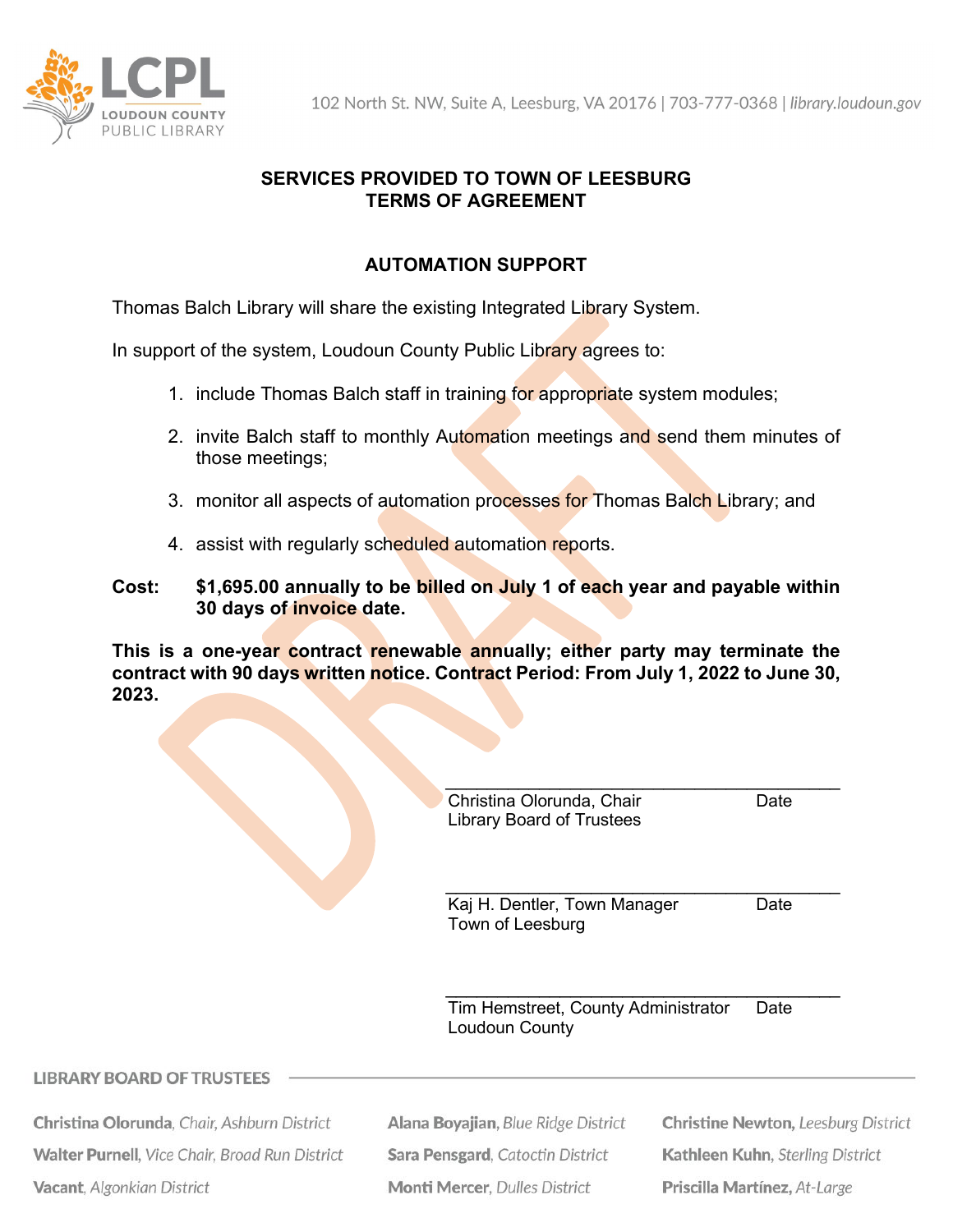# **Loudoun County Public Library Board of Trustees ACTION ITEM SUMMARY: AI02 LBOT Chair and Vice Chair Elections**

| <b>SUBJECT:</b>        | <b>LBOT Chair and Vice Chair Elections</b>                                                                                                                                                                                                                                                                                                      |
|------------------------|-------------------------------------------------------------------------------------------------------------------------------------------------------------------------------------------------------------------------------------------------------------------------------------------------------------------------------------------------|
| <b>CONTACT:</b>        | Chair Christina Olorunda and Trustee Kathy Kuhn                                                                                                                                                                                                                                                                                                 |
| <b>ACTION DATE:</b>    | June 15, 2022                                                                                                                                                                                                                                                                                                                                   |
| <b>RECOMMENDATION:</b> |                                                                                                                                                                                                                                                                                                                                                 |
| <b>BACKGROUND</b>      | Per LBOT Bylaws, Chair and Vice Chair are to be elected<br>annually. At the May 2022 LBOT meeting, Chair Olorunda<br>appointed Trustee Kuhn to the nominating committee. As of<br>June 9, 2022, Trustee Kuhn has received nominations for<br>Trustee Olorunda and Trustee Purnell to serve as Chair and<br>Vice Chair, respectively, in FY2023. |
| <b>ISSUES:</b>         |                                                                                                                                                                                                                                                                                                                                                 |
| <b>FISCAL IMPACT:</b>  |                                                                                                                                                                                                                                                                                                                                                 |
| <b>DRAFT MOTION:</b>   | I move to elect Ms. Olorunda and Mr. Purnell as Chair and<br>Vice Chair for FY2023.                                                                                                                                                                                                                                                             |
| <b>ATTACHMENTS:</b>    |                                                                                                                                                                                                                                                                                                                                                 |
| <b>NOTES:</b>          |                                                                                                                                                                                                                                                                                                                                                 |
| <b>ACTION TAKEN:</b>   |                                                                                                                                                                                                                                                                                                                                                 |

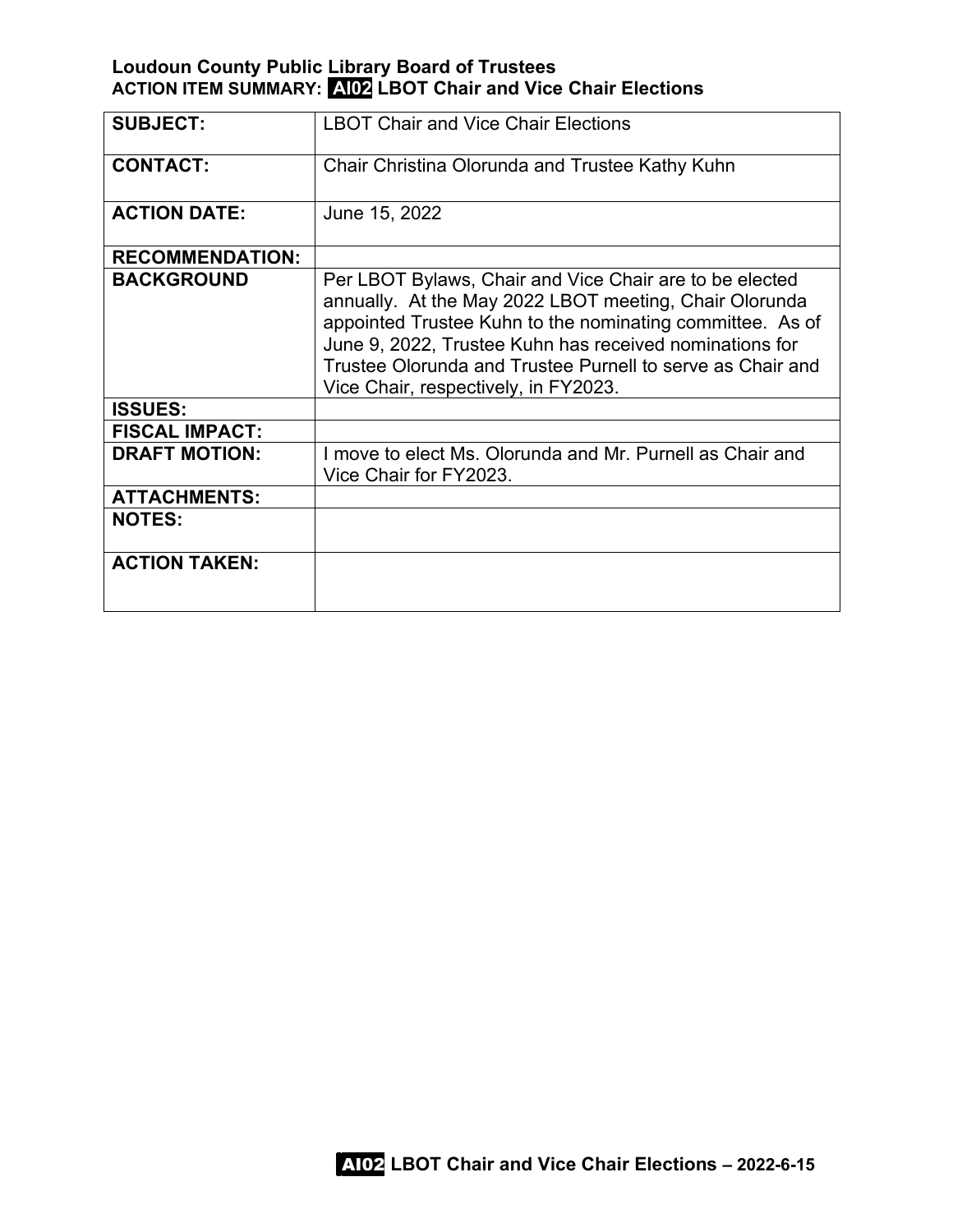# Library Trust Funds Holdings 5/31/2022

| <b>Irwin Uran Trust</b>     |                  |                    |            |          |        |
|-----------------------------|------------------|--------------------|------------|----------|--------|
| <b>Fund</b>                 | \$<br>84,504.95  | $LGIP^*$           | 0.715%     |          |        |
| <b>Symington Trust Fund</b> | \$<br>87,047.24  | $LGIP^*$           | 0.715%     |          |        |
|                             |                  | $CD**$             | Trade Date | Maturity | Yield  |
|                             | \$<br>850,253.31 | <b>FVC Bank</b>    | 03/18/20   | 03/18/25 | 1.250% |
|                             | \$<br>851,824.65 | <b>FVC</b> Bank    | 02/19/19   | 02/19/24 | 3.005% |
|                             | \$<br>874,814.45 | United Bank        | 03/22/18   | 03/22/23 | 3.000% |
|                             | \$<br>933,907.71 | John Marshall Bank | 03/30/22   | 03/30/23 | 1.235% |
|                             | \$<br>905,059.01 | John Marshall Bank | 03/31/21   | 03/31/26 | 0.750% |
| <b>Symington Total</b>      | \$4,502,906.37   |                    |            |          |        |

| <b>James Horton Trust</b> |           |                       |                                            |
|---------------------------|-----------|-----------------------|--------------------------------------------|
| Fund                      | 29,875.46 | $\mathsf{LGIP}^\star$ | 1 $E0/$<br>$\overline{\phantom{a}}$<br>57a |

\*LGIP balances available for expenses

\*\*CD balances subject to penalty for early withdrawal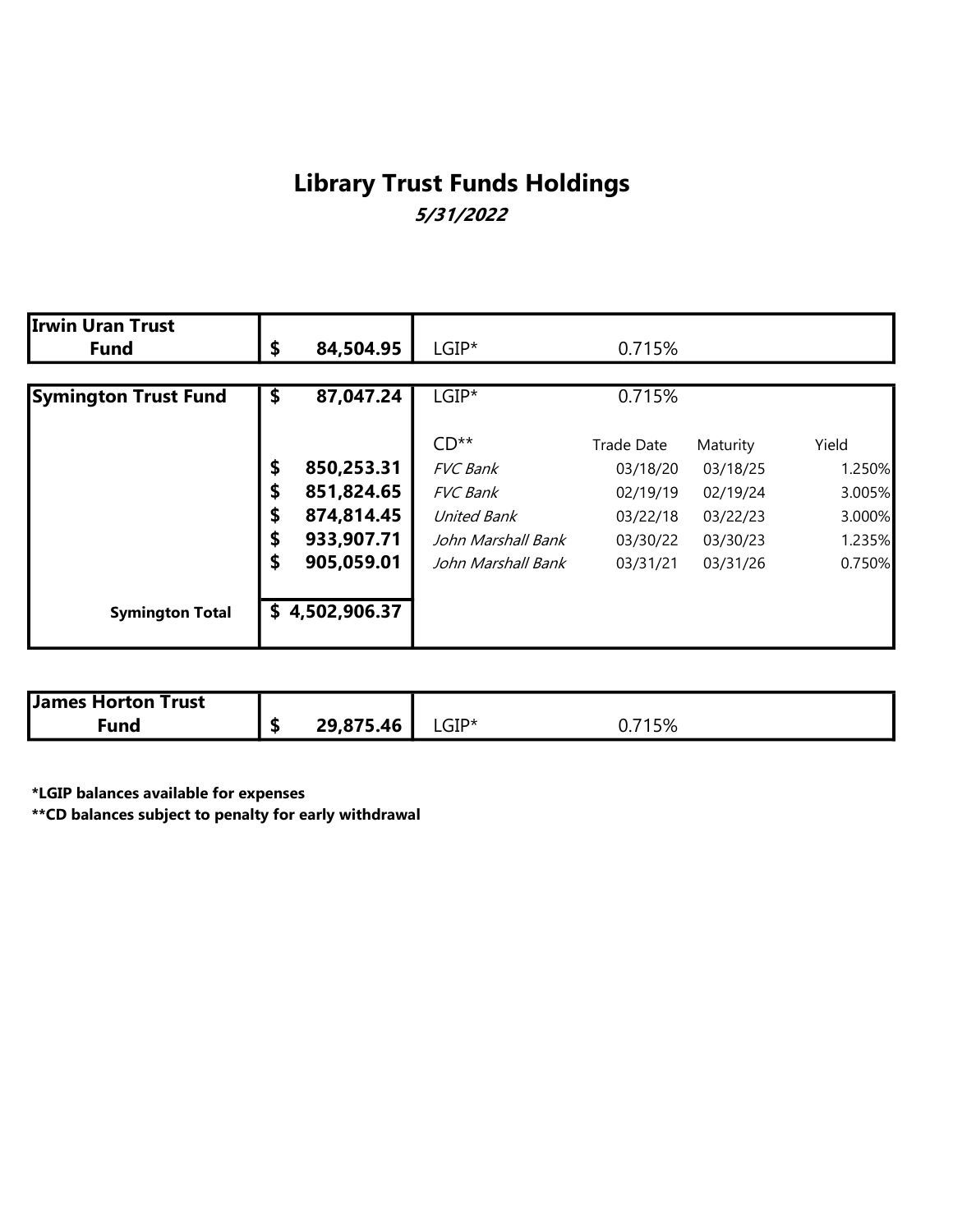|                  | <b>Beginning</b> | <b>Prior Mo</b>                | <b>Revenue</b> |                 | <b>Ending Balance</b> | <b>Interest</b> | <b>Ending Balance</b> | Average          |
|------------------|------------------|--------------------------------|----------------|-----------------|-----------------------|-----------------|-----------------------|------------------|
| <b>Month</b>     | <b>Balance</b>   | <b>Adjustment</b>              | (Donations)    | <b>Expenses</b> | Oracle-Interest*      | Earned*         | Oracle+Interest       | <b>LGIP Rate</b> |
| July             | \$<br>84,366.43  | \$                             | \$             | \$              | \$<br>84,366.43       | \$<br>4.08      | \$<br>84,370.51       | 0.058%           |
| <b>August</b>    | \$<br>84,370.51  | \$                             | \$             | \$              | \$<br>84,370.51       | \$<br>4.36      | \$<br>84,374.87       | 0.062%           |
| <b>September</b> | \$<br>84,374.87  | \$                             | \$             | \$              | \$<br>84,374.87       | \$<br>4.22      | \$<br>84,379.09       | 0.060%           |
| <b>October</b>   | \$<br>84,379.09  | \$                             | \$             | \$              | \$<br>84,379.09       | \$<br>4.15      | \$<br>84,383.24       | 0.059%           |
| November         | \$<br>84,383.24  | \$                             | \$             | \$              | \$<br>84,383.24       | \$<br>4.57      | \$<br>84,387.81       | 0.065%           |
| <b>December</b>  | \$<br>84,387.81  | \$<br>$\overline{\phantom{a}}$ | \$             | \$              | \$<br>84,387.81       | \$<br>5.98      | \$<br>84,393.79       | 0.085%           |
| January          | \$<br>84,393.79  | \$                             | \$             | \$              | \$<br>84,393.79       | \$<br>7.31      | \$<br>84,401.10       | 0.104%           |
| February         | \$<br>84,401.10  | \$                             | \$             | \$              | \$<br>84,401.10       | \$<br>9.35      | \$<br>84,410.45       | 0.133%           |
| March            | \$<br>84,410.45  | \$                             | \$             | \$              | \$<br>84,410.45       | \$<br>16.95     | \$<br>84,427.40       | 0.241%           |
| <b>April</b>     | \$<br>84,427.40  | \$<br>٠                        | \$             | \$              | \$<br>84,427.40       | \$<br>27.23     | \$<br>84,454.63       | 0.387%           |
| May              | \$<br>84,454.63  | \$                             | \$             | \$              | \$<br>84,454.63       | \$<br>50.32     | \$<br>84,504.95       | 0.715%           |
| June             | \$<br>٠          | \$                             | \$             | \$              | \$                    | \$              | \$                    | 0.000%           |
| <b>Total FY</b>  | \$<br>84,366.43  | \$<br>٠                        | \$             | \$              | \$<br>84,366.43       | \$<br>138.52    | \$<br>84,504.95       |                  |

#### Irwin Uran Trust Fund Fund 1220 FY22

\*Interest Earnings Based On Average LGIP Rate For the Month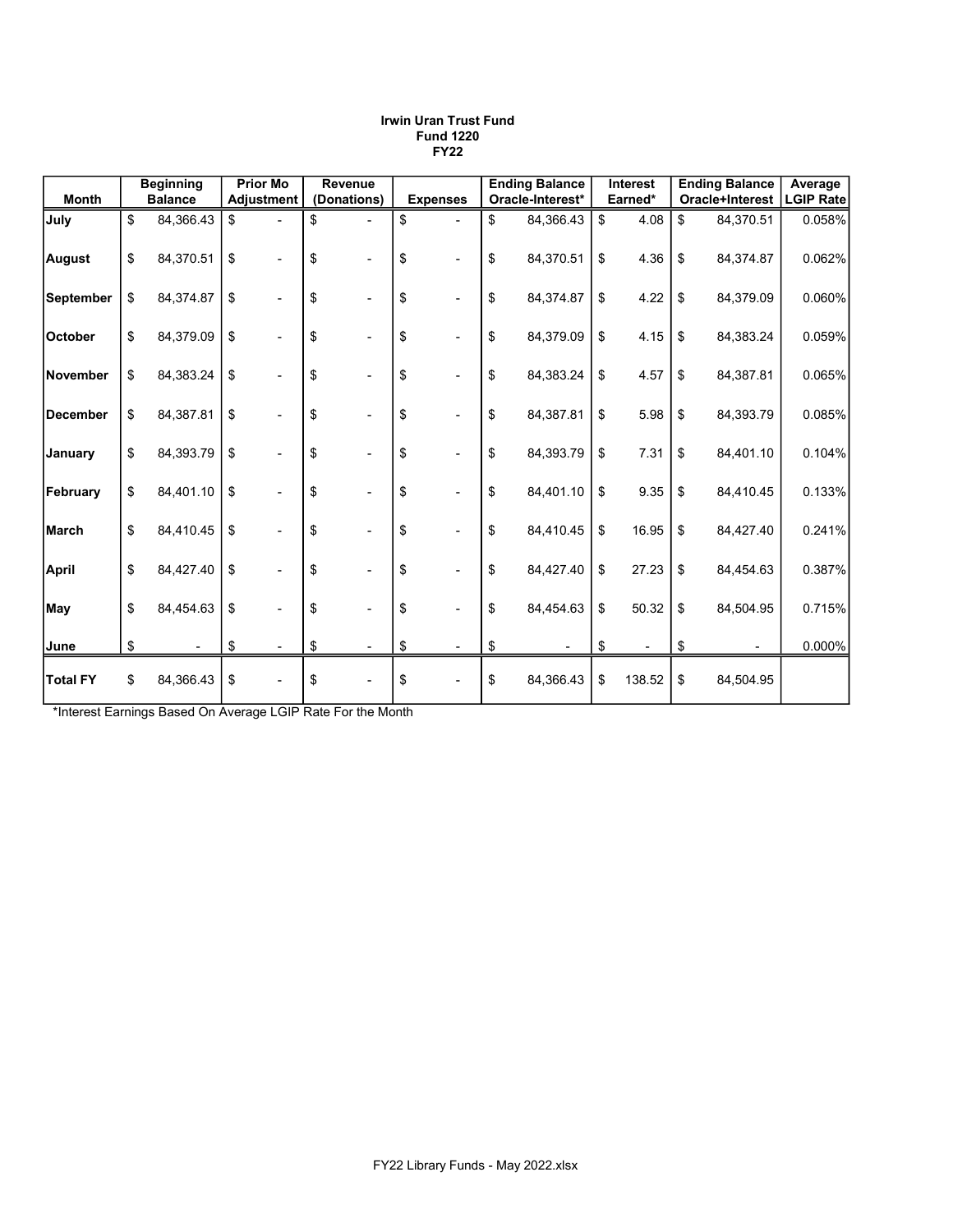| Symington Trust  |
|------------------|
| <b>Fund 1223</b> |
| <b>FY22</b>      |

|                | <b>Beginning</b>   | <b>Prior Month</b> |     | Revenue     |    |                 | <b>Ending Balance</b> | <b>Interest Earned</b> |     | <b>CD Interest</b>       | <b>Ending Balance</b> | Average          |
|----------------|--------------------|--------------------|-----|-------------|----|-----------------|-----------------------|------------------------|-----|--------------------------|-----------------------|------------------|
| Month          | <b>Balance</b>     | Adjustment         |     | (Donations) |    | <b>Expenses</b> | Oracle-Interest*      | @ LGIP Rate**          |     | <b>Received</b>          | Oracle+Interest       | <b>LGIP Rate</b> |
| July           | 4,414,101.24       | \$                 |     |             | S  |                 | \$4,414,101.24        | \$<br>8.36             | \$  |                          | \$<br>4,414,109.60    | 0.058%           |
| <b>August</b>  | \$<br>4,414,109.60 | \$                 | \$  |             | \$ | ٠               | \$4,414,109.60        | \$<br>8.94             | ∣\$ |                          | \$<br>4,414,118.54    | 0.062%           |
| September      | \$<br>4,414,118.54 | \$<br>$(8.61)$ \$  |     |             | \$ | $\blacksquare$  | \$4,414,109.93        | \$<br>4.35             | \$  | $\overline{\phantom{a}}$ | \$<br>4,414,114.28    | 0.060%           |
| <b>October</b> | 4,414,114.28       | \$                 | \$  |             | \$ | $\sim$          | \$4,414,114.28        | \$<br>4.27             | \$  | $\overline{\phantom{0}}$ | \$<br>4,414,118.55    | 0.059%           |
| November       | \$<br>4,414,118.55 | \$                 | \$  |             | \$ |                 | \$4,414,118.55        | \$<br>4.71             | \$  |                          | \$<br>4,414,123.26    | 0.065%           |
| December       | \$<br>4,414,123.26 | \$                 | \$  |             | \$ |                 | \$4,414,123.26        | \$<br>6.16             | \$  | $\blacksquare$           | \$<br>4,414,129.42    | 0.085%           |
| January        | \$<br>4,414,129.42 | \$                 | \$. |             | \$ |                 | \$4,414,129.42        | \$<br>7.53             | \$  | $\overline{\phantom{a}}$ | \$<br>4,414,136.95    | 0.104%           |
| February       | \$<br>4,414,136.95 | \$                 | \$  |             | \$ |                 | \$4,414,136.95        | \$<br>9.64             | \$  | $\blacksquare$           | \$<br>4,414,146.59    | 0.133%           |
| March          | \$<br>4,414,146.59 | \$                 | \$  |             | \$ |                 | \$4,414,146.59        | \$<br>17.46            |     | \$ 88,662.44             | \$<br>4,502,826.49    | 0.241%           |
| <b>April</b>   | \$<br>4,502,826.49 | \$                 | \$  |             | \$ |                 | \$4,502,826.49        | \$<br>28.05            | \$  | $\blacksquare$           | \$<br>4,502,854.54    | 0.387%           |
| May            | \$<br>4,502,854.54 | \$                 | \$. |             | \$ |                 | \$4,502,854.54        | \$<br>51.83            | \$  | $\blacksquare$           | \$<br>4,502,906.37    | 0.715%           |
| ∣June          |                    | \$                 | \$  |             | \$ |                 |                       |                        | \$  | $\overline{\phantom{a}}$ | \$                    | 0.000%           |
| Total FY       | \$<br>4,414,101.24 | \$<br>$(8.61)$ \$  |     |             | \$ | $\blacksquare$  | \$4,414,092.63        | \$<br>151.30           |     | \$ 88,662.44             | \$<br>4,502,906.37    |                  |

\*Ending Balances include CD's and Money Market balances - see holding tab

\*\*Interest Earnings on funds invested at LGIP - Based On Average LGIP Rate For the Month

\*\*\*July and August Interest calculated based off 7.1.20 CD Balances, corrected in September\*\*\*

|     | CD's as of 12/31/2021 |                           |           |           |        |
|-----|-----------------------|---------------------------|-----------|-----------|--------|
| \$  | 905,059.01            | <b>John Marshall Bank</b> | 3/31/2021 | 3/31/2026 | 0.750% |
| \$  | 850,253.31            | <b>FVC Bank</b>           | 3/18/2020 | 3/18/2025 | 1.950% |
| \$  | 851,824.65            | <b>FVC Bank</b>           | 2/19/2019 | 2/19/2024 | 3.005% |
| \$  | 874,814.45            | <b>United Bank</b>        | 3/22/2018 | 3/22/2023 | 3.000% |
| \$  | 845,245.27            | <b>United Bank</b>        | 3/29/2017 | 3/29/2022 | 2.000% |
| \$  | 4,327,196.69          |                           |           |           |        |
|     |                       |                           |           |           |        |
|     | CD's as of 3/31/2022  |                           |           |           |        |
| \$. | 933,907.71            | John Marshall Bank        | 3/30/2022 | 3/30/2023 | 1.235% |
| \$  | 905,059.01            | <b>John Marshall Bank</b> | 3/31/2021 | 3/31/2026 | 0.750% |
| \$  | 850,253.31            | <b>FVC Bank</b>           | 3/18/2020 | 3/18/2025 | 1.950% |
| \$  | 851,824.65            | <b>FVC Bank</b>           | 2/19/2019 | 2/19/2024 | 3.005% |
| \$  | 874,814.45            | <b>United Bank</b>        | 3/22/2018 | 3/22/2023 | 3.000% |

 $$ 4,415,859.13$